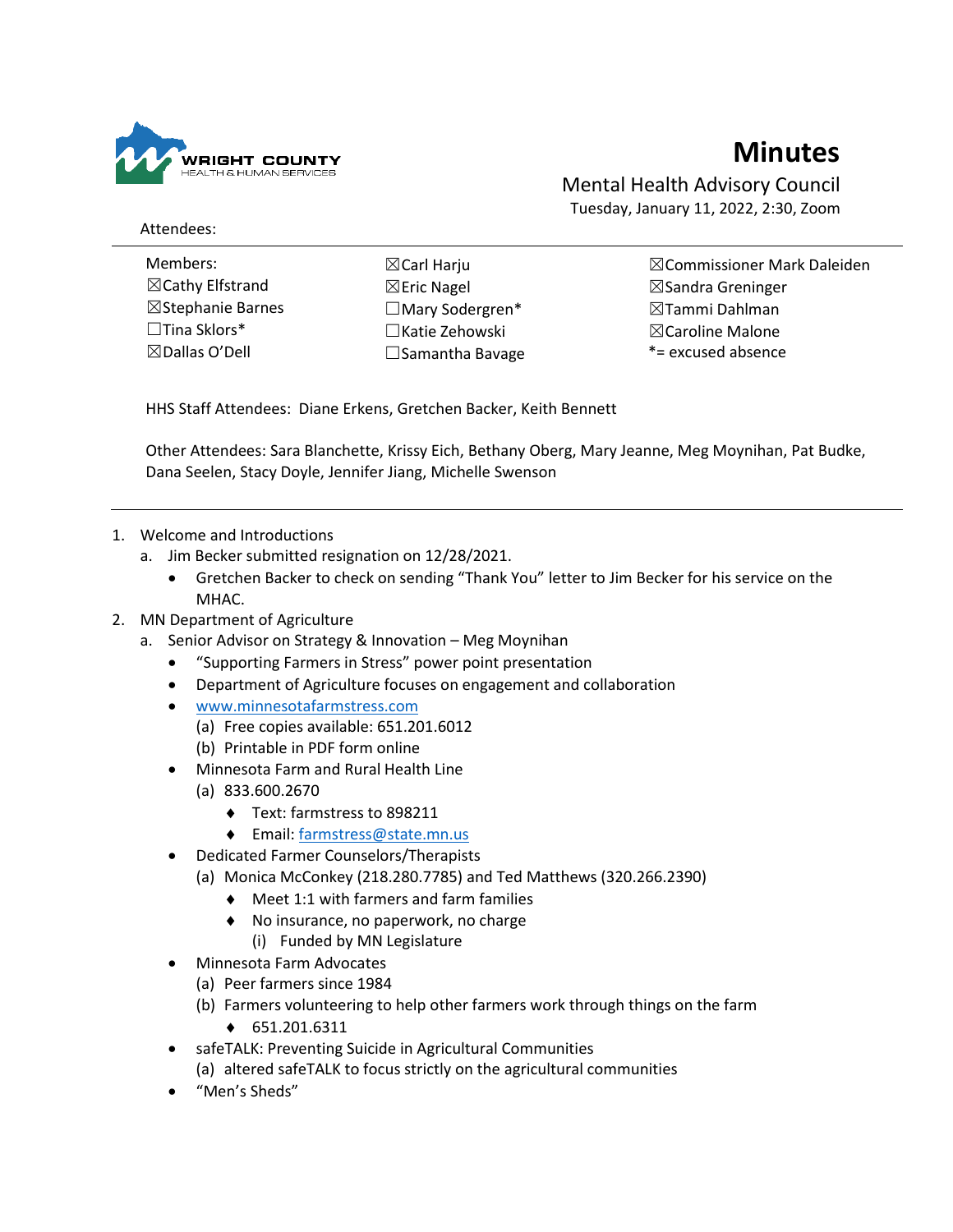- (a) Activity clubs for senior men, started in Australia
- (b) Self-directed, shown to decrease loneliness/isolation, increases health outcomes
	- Dept of Ag is working on establishing this type of group for agricultural aging men community
- 3. Approval of the Agenda (any additions)
	- a. Motion made by Sandra G., second Cathy E., motion passes
- 4. Approval of MHAC Minutes from 11/09/2021
	- a. Motion made by Carl H., second by Mark D., motion passes
- 5. Sub-committee reports
	- a. MAPP
		- No one present at meeting, no update to group
	- b. Suicide Prevention Grant Update Keith B.
		- QPR and safeTALK trainings at Wright County through suicide prevention grant (a) QPR can be virtual if that option is needed to have community members attend
		- Connect with Keith Bennett if you want to get a safeTALK set up (a) [Keith.Bennett@co.wright.mn.us](mailto:Keith.Bennett@co.wright.mn.us)
- 6. Unmet Needs and Possible Solutions Discussion
- a. No additions
- 7. Action Items
	- a. No action items
- 8. Information Sharing/Other
	- a. Salvation Army, Love Inc., Big Woods and 100 Women Who Care Eric N.
		- Group works to provide assistance for those facing homelessness in the local community, short term housing option to assist getting people out of the cold
	- b. FYCC Program Sandy G.
		- 10 Strategies for Parenting Children/Teens with ADHD: January 20, 2022
			- (a) [www.myfycc.com](http://www.myfycc.com/)
	- c. WCCA Eric N.
		- Looking for referrals for caregivers of people with dementia
			- (a) Have funding available for robotic cats to provide a companion for individual with dementia
	- d. CAMHI Bethany O.
		- Safe Talk Suicide Prevention Training
			- (a) Limited number of those allowed to attend
			- (b) Social distancing will be participated during training
				- ◆ Bethany to send flyer to Gretchen B. to distribute to group
		- Working with Mentally Ill and Dangerous Clients
			- (a) Bethany to send flyer to Gretchen B. to distribute to group
	- e. Buffalo Strong Day Diane E.
		- February 9, 2022, Clint Malarchuck speaking and his wife
			- (a) 6:00 pm: resource fair
			- (b) 7:00 pm: speaker starts
			- (c) Virtual option is also available streaming live on Buffalo Strong Facebook page
		- Gretchen B. to send out Buffalo Strong Day flyer to group
	- f. Blue Cross Blue Shield Jennifer J.
		- Providing the robotic cats for senior dementia clients as well
		- Community Resource Link is now called Find Help